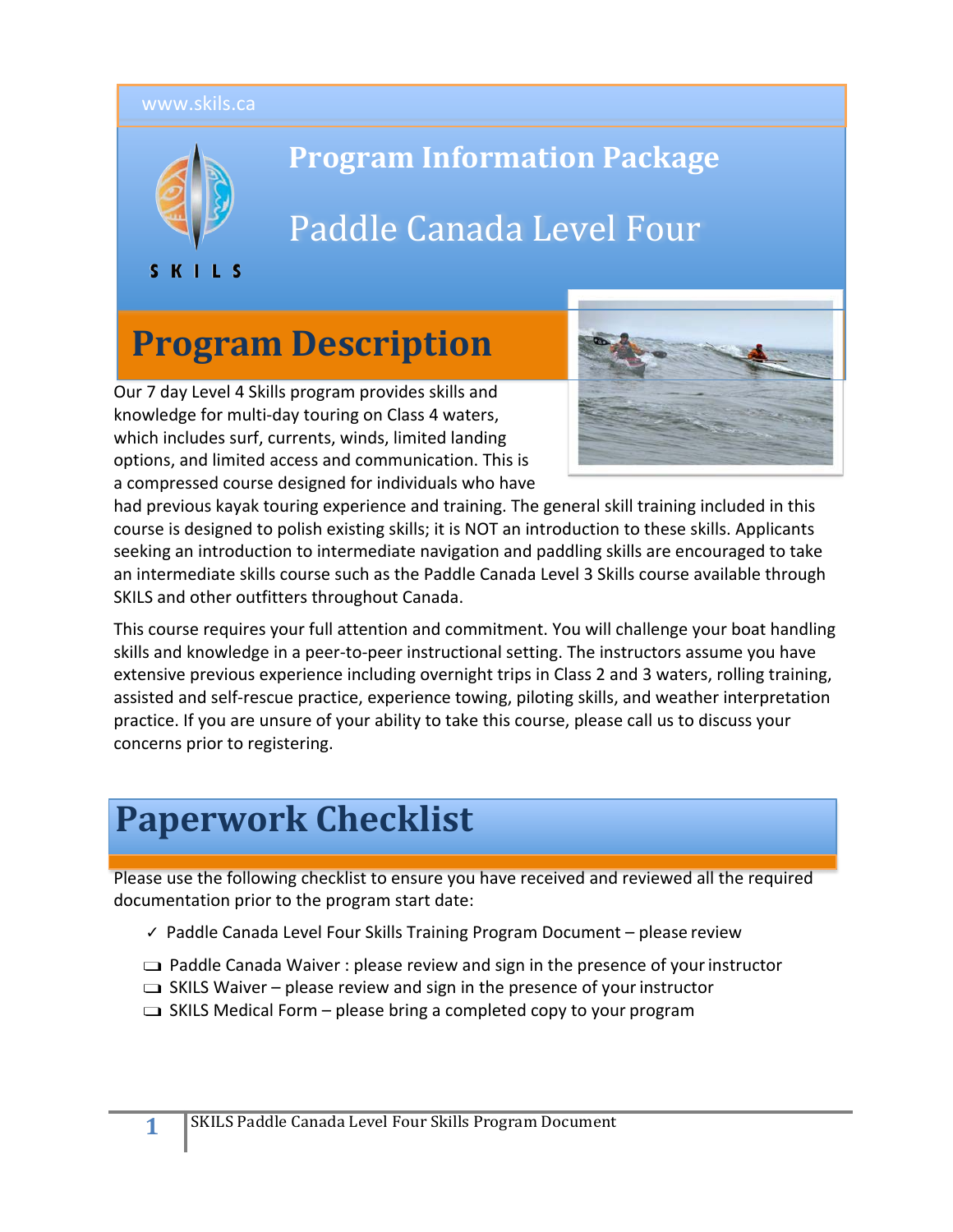# **Program Objectives & Expectations**

# **Objective**

The aim of the Paddle Canada Level 4 program is to facilitate participants in developing skills and knowledge pertaining to multiday sea kayak tripping along an open coast with rough conditions. This course includes physical skill, touring knowledge and leadership components.



## **Expectations**

Successful candidates for this award will demonstrate strong technical, tactical, mental, and physical skills in Class 3-4 waters.

#### *Technical*

Handle their boat and recover from a capsize in currents, surf, moderate seas and strong winds.

Pilot and dead reckon in a variety of Level 4 conditions including navigating at night, in fog, and on the water in moderate seas.

Observe, record and predict the weather with and without the aid of a VHF radio. Demonstrate proficient coastal camping skills including storm proofing, animal proofing, emergency fire lighting, packing nutritious food, finding water, and minimizing ecological and social impacts.

### *Tactical*

Route plan on the open coast.

Demonstrate situational awareness in a variety of challenging sea conditions. Make decisions in moderate and high consequence scenarios.

### *Mental*

Show resilience in the face of physical and psychological challenges. Show focus and attention in moderate and rough waters. Lead and follow within a peer group in Class 4 waters. Integrate technical and tactical skills.

### *Physical*

Demonstrate power and acceleration in moderate seas and strong currents. Demonstrate endurance appropriate to open coastal touring. Show balance and recovery in moderate and rough waters. Coordinate technical skills in complex paddling conditions.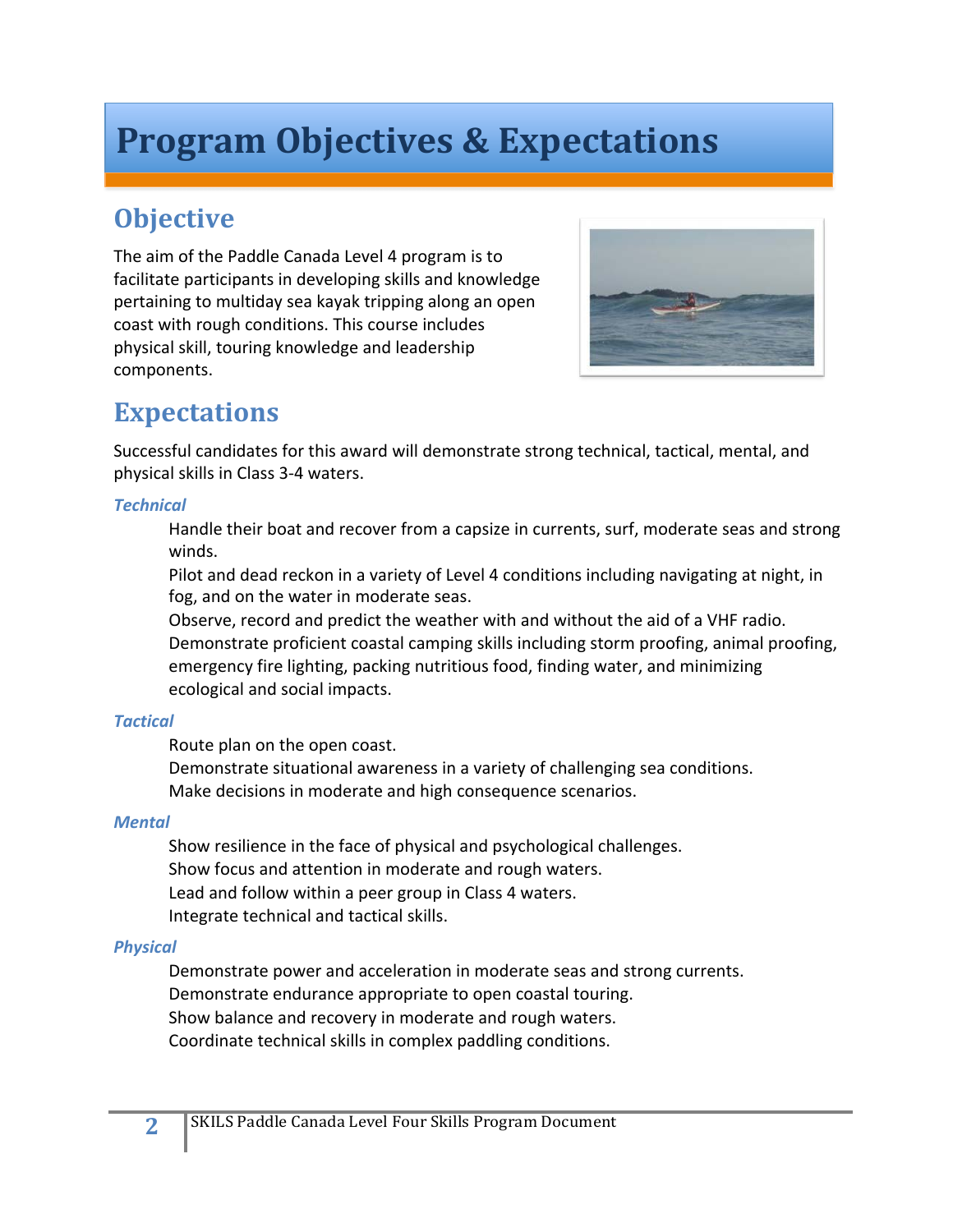# **Paddle Canada Level 4 Learning Outcomes**

Students will be challenged to apply already learned leadership/decision making and paddling skills in the context of a multi-day trip in class-4 or greater conditions. With a strong focus on scenarios and problem solving, this course will develop students' skills appropriate to travelling in remote and/or technically challenging locations while fine tuning new skills such as surf and currents. The expectations outlined by Paddle Canada for successful completion of the Level Four Sea Kayaking certification are listed below. Please use this list to help prepare and practice for your Level Four Program.

#### **Learning Outcomes**

#### **Re-entry and Incident Management**

Emergency Response/Communication Plan

The student will develop an emergency response plan suitable for an extended expedition.

#### **Risk Analysis and Mitigation Strategies**

The student will:

- demonstrate that they have developed and practiced effective leadership skills and a risk-averse approach to paddling in advanced environments,
- exercise strong leadership on and off the water, including the ability to manage and
- resolve inter-group conflict,
- lead the group in progressively more challenging scenarios, requiring comprehensive incident responses, up to the point of transfer of care,
- $\vert$  consistently demonstrate safe leadership in an advanced, dynamic paddling environment, and
- demonstrate the attributes of effective expedition behaviour.

#### **Emergency On-water Repairs**

The student will participate in complex scenarios related to on-water repairs where the group is unable to land on shore to solve the problem. Topics can include (but not limited to):

- improvised hatch cover,
- punctured or cracked deck/hull, or
- broken seat pan or backband.

#### **Incident Management and Decision-making Scenarios**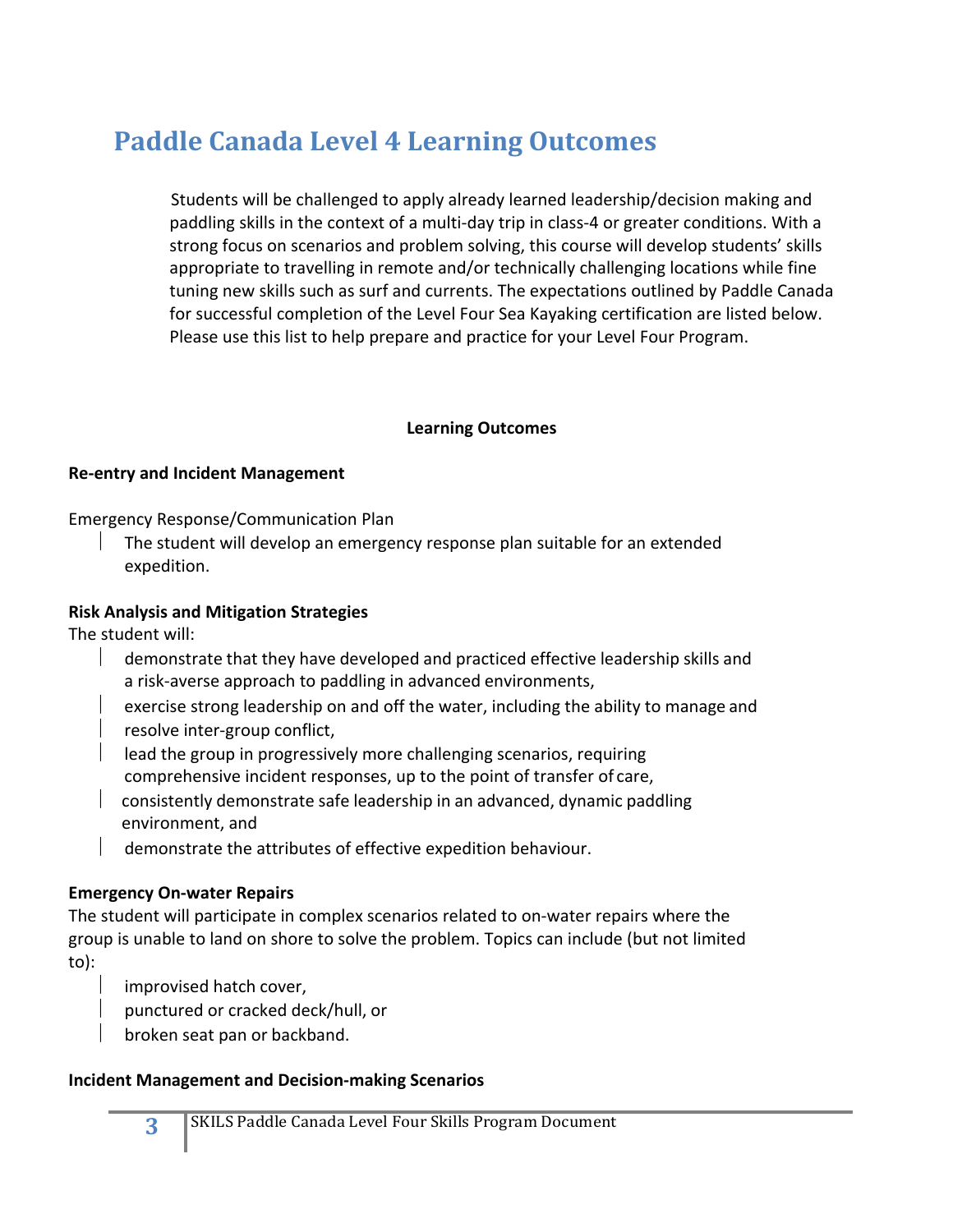The student will demonstrate sound judgment by assessing the situation and developing a plan (before starting the rescue) that will help the victim in a timely and confident

manner, yet will ensure that other group participants are also safe, and demonstrate critical thinking and paddling skills to manage incidents.

### **Peer Debriefing Strategies Following an Incident**

The student will:

- state the importance and emotional benefits of debriefing the incident as well as the potential for emotional damage if done incorrectly, and
- give examples of various potential strategies for debriefing and dealing with an incident after the fact.

## **Towing**

The student will:

- $\parallel$  demonstrate safe and effective use of various towing techniques and scenarios in class-4 conditions,
- release a towline under tension, including from a capsized position,
- $\vert$  confidently and quickly deploy a short or long tow line. After towing is completed, they can safely manage the rope to minimize entanglement,
- $\vert$  confidently apply non-rope towing techniques in class-3 conditions including (but not limited to) bulldozing or shove paddle shove, and
- integrate towing into other incident management scenarios.

## **Rolling in Class-4 Conditions**

The student will:

- $\parallel$  demonstrate a reliable and confident roll on both sides in Level-4 conditions with a high degree of success (e.g. 3 of 4 attempts). This is a requirement forcertification.
- The student will not swim between consecutive attempts,
- demonstrate an understanding that rolling on different sides has different
- resistance in current and waves, and be able to identify the side with least resistance, and
- $\parallel$  demonstrate a re-enter and roll.

## **Re-entry**

The student will:

- $\vert$  perform several re-entries (assisted and unassisted) and adapt them to a range of sea conditions, including rescuing an incapacitated or passive swimmer, and
- demonstrate the ability to bring an injured paddler away from rocks or dynamic
- water using a variety of methods and complete a re-entry in calmer waters or on shore.

Paddling Skills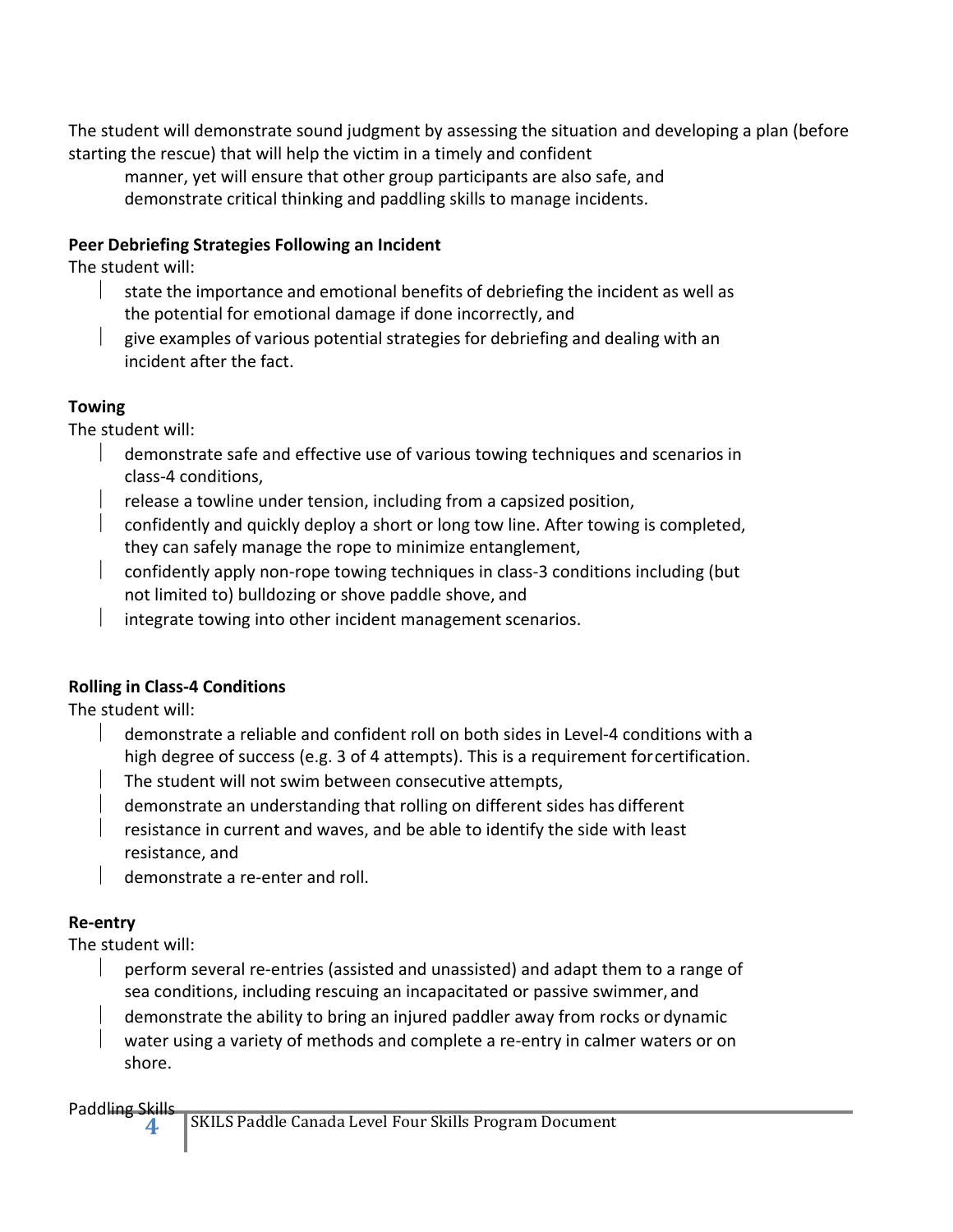The student will demonstrate the application of all paddling skills from Level-3 and use them effectively in dynamic class-4 conditions.

### **Launching and Landing along Difficult Shorelines**

The student will:

- $\parallel$  demonstrate safe and effective launches and landings along difficult or inaccessible shorelines including beaches with breaking surf,
- $\parallel$  demonstrate a safe and effective group launch from an exposed and rocky shoreline, and
- demonstrate a safe and effective group launch along difficult or inaccessible shorelines.

## **Paddling in Swell or Current**

The student will:

- $\parallel$  state the inherent risks of paddling in current and the potential consequences of crossing currents in a loaded kayak,
- $\parallel$  demonstrate safe technique and boat control while paddling in swell or currentin class-4 conditions, and
- $\parallel$  demonstrate sustained paddling over swell or current of approximately 3 knots.

Paddling in Sustained Wind with a Loaded Kayak

The student will demonstrate maneuvers to maintain control of a loaded sea kayak in strong winds including paddling upwind/downwind and confidently turning aroundto rejoin or help other group members.

Travelling along Inaccessible Shorelines

The student will:

- $\parallel$  be made aware of the inherent risks of paddling close to rocks, and demonstrate safe technique and boat control
- while paddling in rock gardens and along rocky shorelines in class-4 conditions.

## **Surfing**

The student will:

- gain confidence with the basic concepts of kayak surfing in the context of catching small waves or landing in a surf zone,
	- review bottom turns,
	- experiment with linking bottom and top turns if conditions permit,
- demonstrate comfort to enter and exit the surf zone with confidence,
- demonstrate dropping in and staying on a wave,
- demonstrate proper surfing etiquette and awareness of safety rules, and state the inherent dangers of surfing as well as the importance of avoiding surfing with loaded kayaks.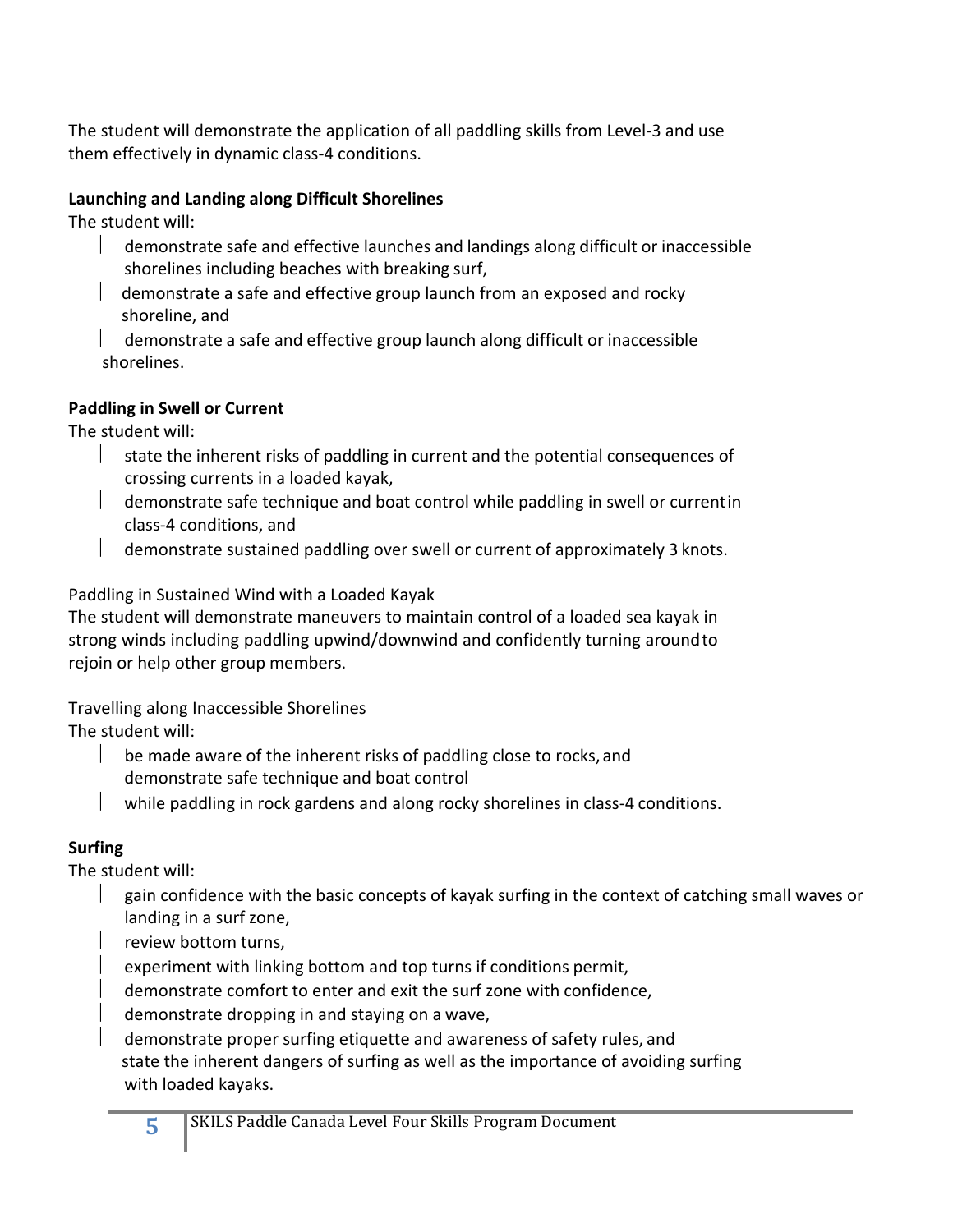### **Paddling in Currents**

The student will:

- gain confidence with the basic concepts and techniques of paddling in currents, ferry across current, choosing a ferry angle and maintaining it during a crossing,
- use line of sight/ranges to stay on course and set a proper ferry angle,
- eddy in and out of currents,
- cross eddy lines with confidence and demonstrate proper edge control,
- paddle upstream, taking advantage of back eddies and slower current,
- paddle downstream, pulling out into the current and maintaining control while
- staying in the downstream current, and
- hold ground in current; using landmarks to understand where you are and where you are moving towards.

### **General Knowledge**

The student will demonstrate confident application of all knowledge items outlined in Level-3.

### **Leadership, Group Awareness, Judgment & Decision Making**

The student will:

- $\parallel$  demonstrate effective leadership by guiding classmates along a section of exposed ocean coast paying attention to their position for maximum effectiveness and the group's needs,
- $\vert$  take charge, maintain control and make sound decisions among a group of peers during incident management scenarios including ensuring that other membersof the group stay out of harm's way,
- $\vert$  evaluate the risk level of a situation and position him or herself in the group to be effective during a possible incident,
	- keep a group together to maintain communication, and
	- communicate effectively with members of the group any changes to itinerary or proposed route.

## **Weather Interpretation and Forecasting**

The student will:

- $\parallel$  understand and apply weather concepts to short-term forecasting & expedition risk management,
- $\parallel$  maintain an expedition log during the course with multiple daily data points, reports, buoysand personal observations, and
- develop a forecast for the next 6 to 36 hours by observing local weather and sea state conditions.

## **Waves & Currents**

The student will:

identify and explain how bathymetry can affect sea state, wave shapes andcurrent speed. Provide local examples,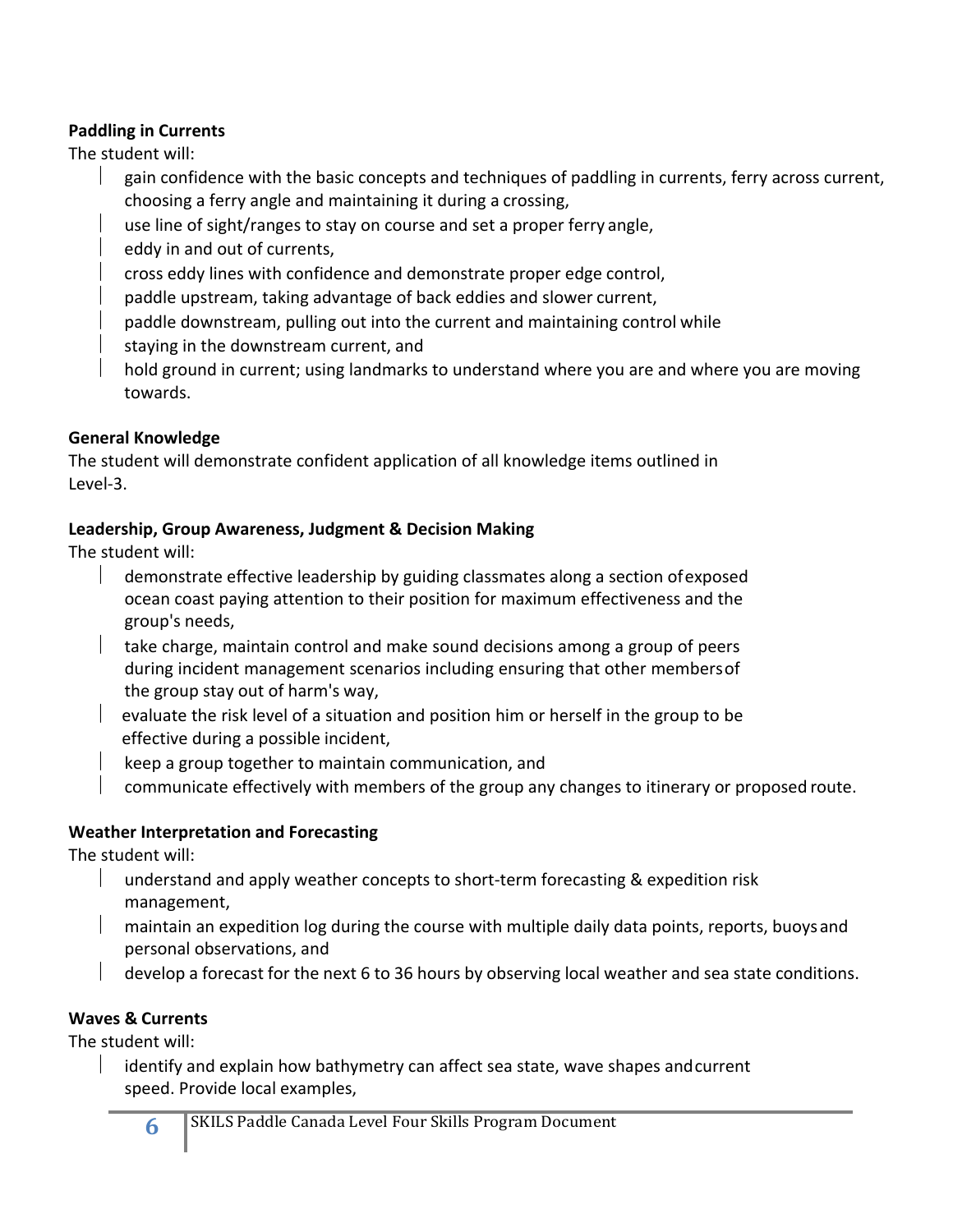state how to identify beach rip currents as well as techniques for escape, explain how waves form and provide examples of common patterns for beaches and headlands,

identify potential route considerations due to local weather impacts,

demonstrate the ability to estimate both current and wind speed from a

combination of tables and observations when paddling in an environment with current, and

use the above estimates to plan and execute either a crossing or a transition around a headland that is at least 2 nautical miles.

#### **Tides & Current Calculation**

The student will:

- $\parallel$  demonstrate the mathematical calculations and application of the rule of twelfths to a high level of precision,
- $\parallel$  demonstrate the mathematical calculations and application of the 50/90 rule to a high level of precision,
- understand tidal and current considerations and calculations for expedition route planning,
- $\parallel$  demonstrate calculations and practical application of vectors, and
- apply knowledge of tide & current calculations from the seat of the kayak rather than the classroom or kitchen table.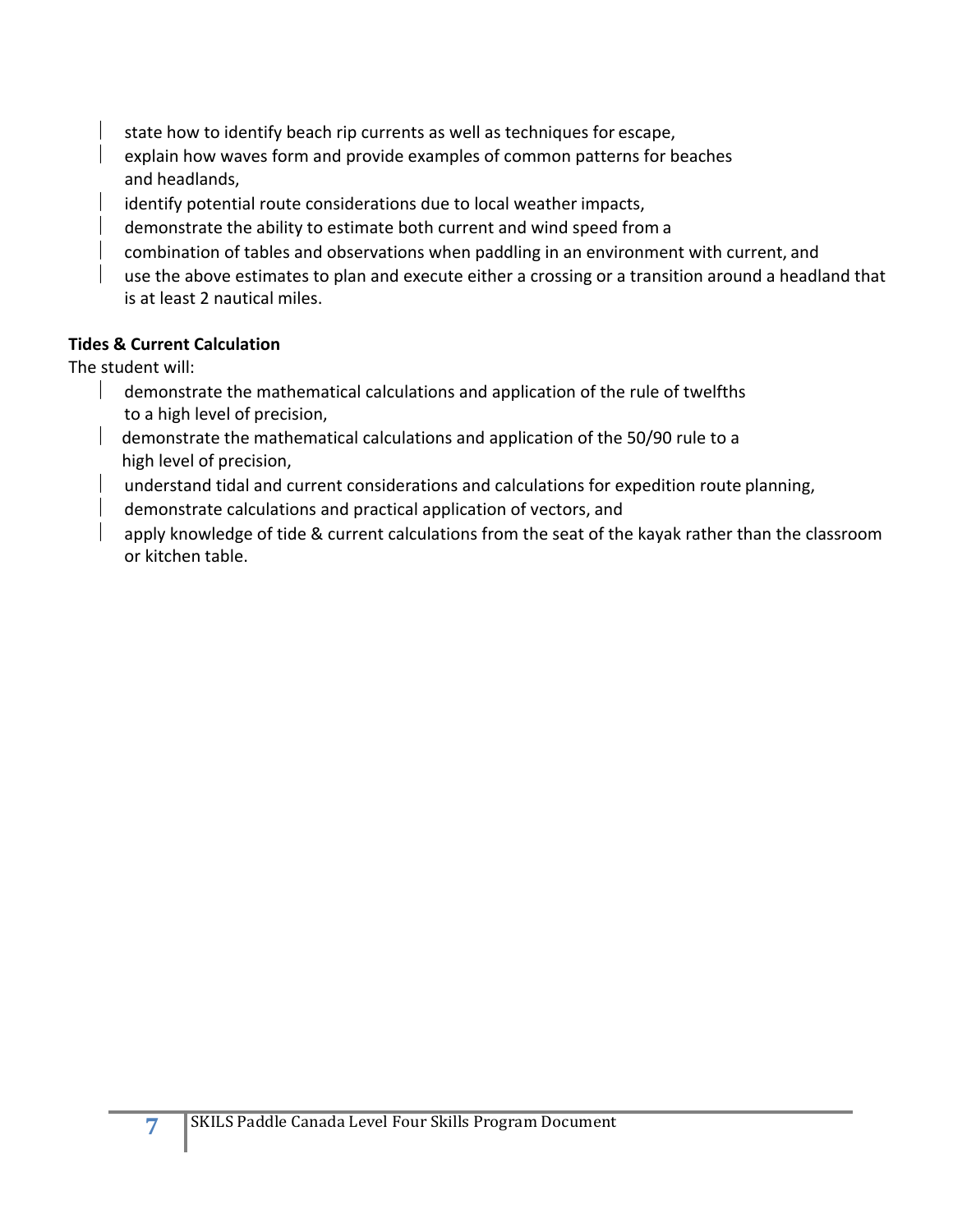## **Assessment**

The Paddle Canada Level Four Skills course includes both skill development and assessment. The assessment will be comprised of an online test, on-water general paddling skills assessments, and on-water scenarios. Written or oral navigation and trip planning exercises may also form part of the assessment process. The online test will touch on navigation, weather and general seamanship.

Overall, Participants must demonstrate a high level of ability in controlling their kayak and executing rescue techniques, and leadership style in trip planning and in rescues must demonstrate the ability to adapt. Please refer to The Paddle Canada Level 4 Learning Outcomes provided earlier within this course documentation for a detailed outline of our expectations. Successful candidates will be awarded a Paddle Canada Level 4 Skills certificate, while participants who do not yet meet all requirements will be informed of the necessary steps remaining in order to achieve success.

# **Program Logistics**

# **Prerequisites**

This is a compressed course designed for individuals who have had previous kayak touring experience and training. The general skill training included in this course is designed to polishexisting skills; it is NOT an introduction to these skills.



Applicants seeking an introduction to intermediate navigation and paddling skills are encouraged to take an intermediate level skills course such as the Paddle Canada Level 3 Skills course available through SKILS and other outfitters throughout Canada.

All participants must have Paddle Canada Level 3 certification, equivalent certification, or comparable skill and experience. Vigorous sea conditions along exposed shores with infrequent landing opportunities present significant challenges for individual safety and group management.

Participants must be 18 years of age or older.

Wilderness First Aid Certification (36 hours) with CPR is strongly recommended but not required.

Restricted Radio Operators License (marine VHF) is strongly recommended but not required.

Considerable Personal paddling experience in light and moderate sea conditions or higher including overnights in class 3 waters,

An ability to confidently roll (on one side) in class-3 conditions is essential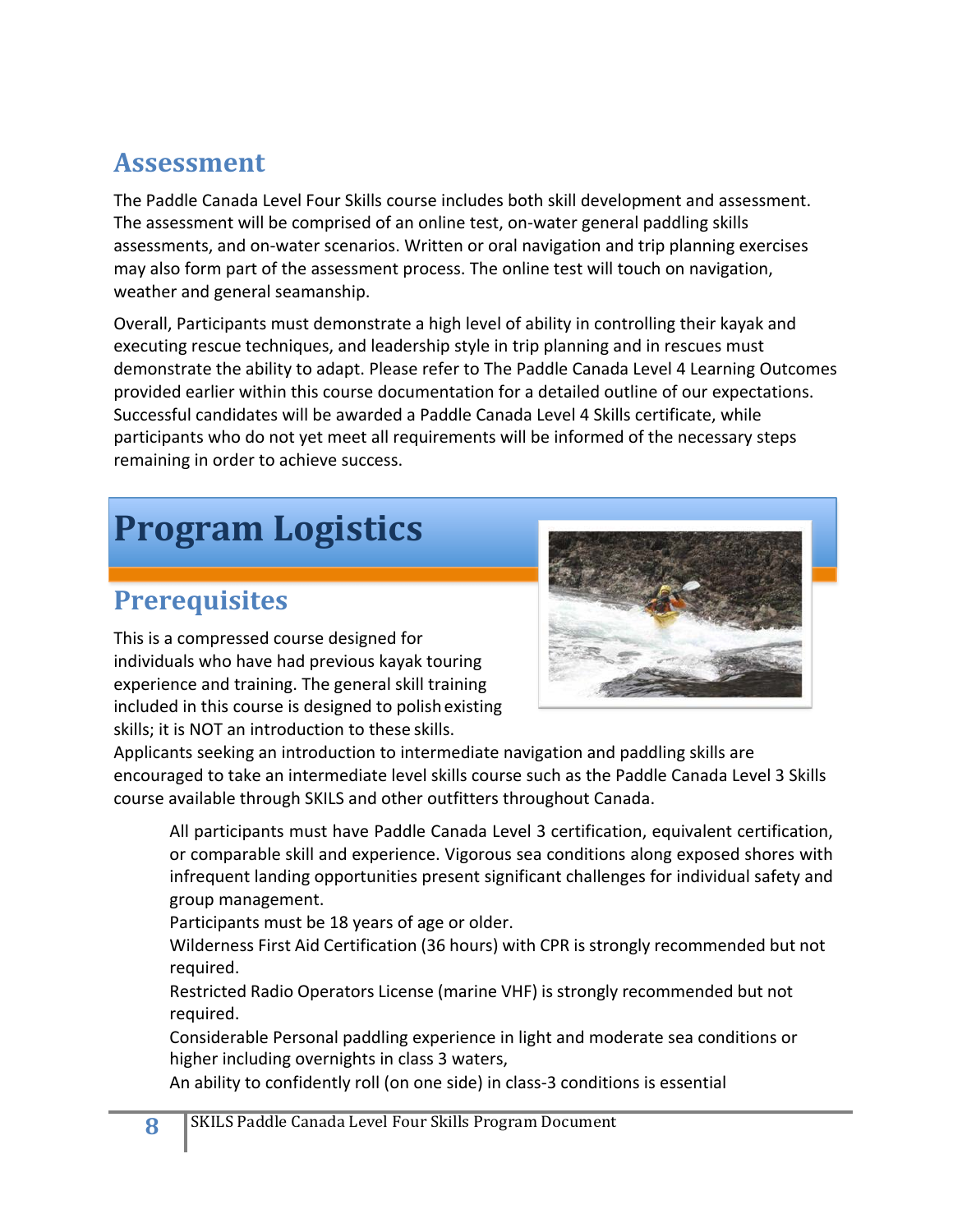# **Class Size**

A minimum of 4 candidates is required to run this program while the maximum group size we adhere to is 8. The limited class size helps to ensure a rich learning environment with lots of 6 opportunity for one:on:one coaching and feedback. Regardless of the class size, there will be a minimum of 2 instructors working with you on this course.

## **Our Classroom**

We have divided the course into two parts to take advantage of two distinct and diverse paddling environments. The first paddling playground will be Surge Narrows where a cluster of rocky islands creates dynamic currents and attracts an abundance of wildlife. We will take advantage of the more predictable conditions at Surge Narrows to refine our core technical, tactical, mental, and physical skills. The second half of our program will take place in the waters of the West Coast which offer a rugged coastline with reefs and small islands interspersed with surf beaches. Here we will focus on navigation, weather, route planning, decision making, and expedition behaviour. Of course, it's not all theory. If the surf is up, there are several excellent surf breaks in the area for us to choose from.

The weather is variable at all times on the west coast; over the course we can expect sun, rain, and wind in varying amounts. Please come prepared. You will also spend time in the water during rescue practice and scenarios. The water temperature varies from 6°Celsius to 15°Celsius. Bring lots of clothing and immersion gear. Dry suits are strongly recommended. This course is dependent on a paddling environment with the sea conditions and coastal features necessary to provide suitable challenges. Courses will be cancelled or postponed when conditions do not provide the necessary environment. The necessary environment we are looking for is open coast with infrequent and sometimes difficult landing options, strong winds (near 20 knots), combined sea state 1:metre or greater with a moderate to rough sea state, surf >=1 metre, and current >= 3 knots.

## **Locations and Traveling**

The first portion of our program will be based out of the Discovery Island Lodge located on Quadra Island. This beautiful facility offers a full kitchen, small bunkrooms, showers, and other amenities. We will sleep at the lodge each night and use the communal space for land based lessons and discussion. The cost of staying at the lodge in included in your course fees. For the storage of your food, please bring mice proof boxes like large Tupperware plastic boxes with a lid. Please bring clean Indoor footwear for the lodge. The Lodge is reached via the Quadra Island ferry from Campbell River on Vancouver Island. Detailed directions can be found on the lodge website;

www.discovery:islands:lodge.com. The last gas station is in Quathiaski Cove near the BC ferry terminal on Quadra Island. From there, the trip to the Lodge will take approximately 45 minutes so please be sure you have plenty of gas to get there and return. The road becomes a narrow logging road before you reach the lodge. Please be careful of the soft shoulder and drive in the middle of the road where possible! The driveway down to the lodge is very steep with limited room to turn around. If you are uncertain about your car's ability to handle the last 100m, please park at the top and walk down to check it out first.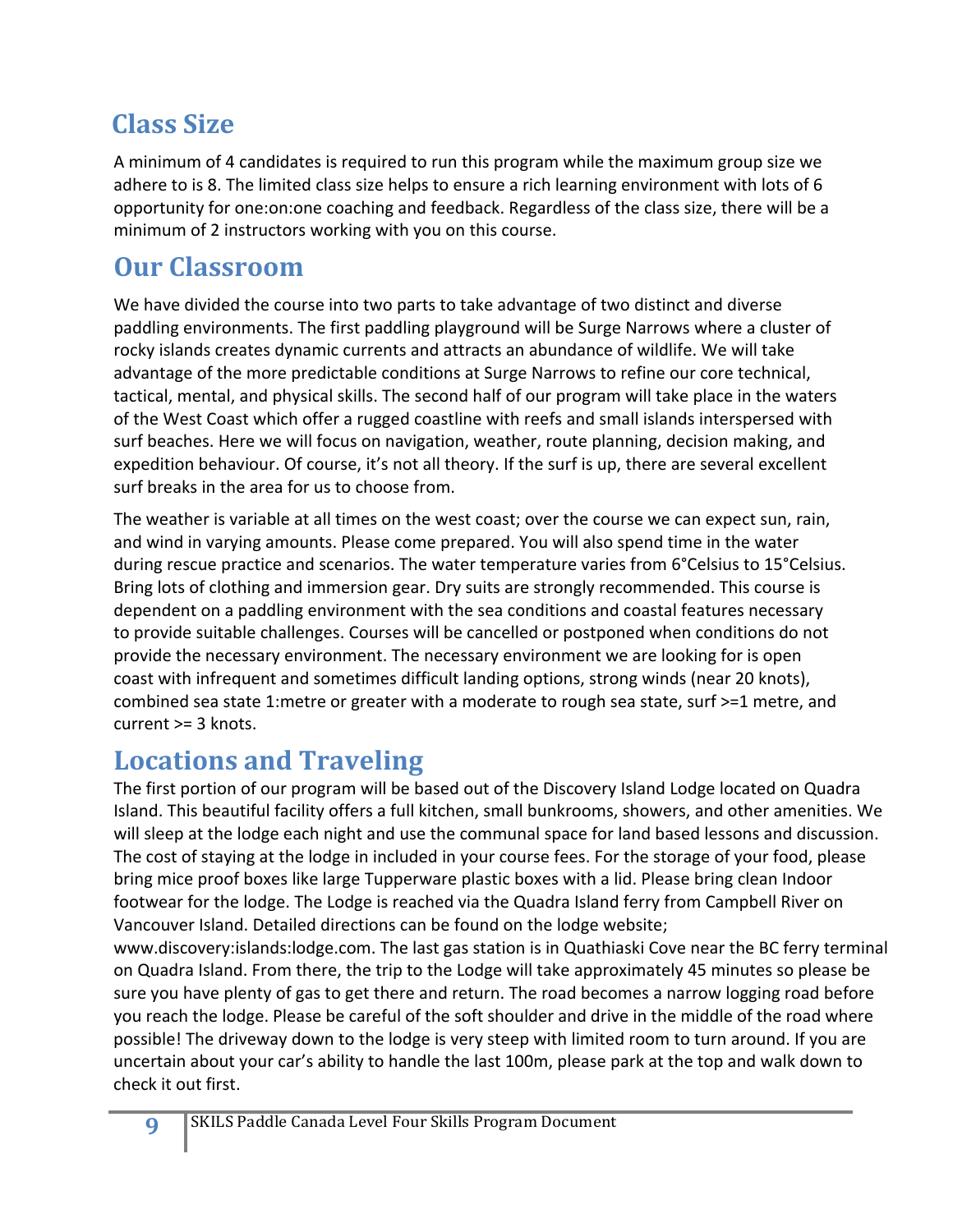The second part of the course is based in Ucluelet and Barkley Sound on the west coast of Vancouver Island. We will meet at 8:00 am on the first morning at the SKILS home base. Based on the weather we will either paddle from Ucluelet to Barkley Sound or head to the kayak launch at Secret Beach in Toquart Bay. For more information on Secret Beach, please use the following link: http://www.secretbeachcampground.com/

## **Meals**

You are required to provide your own food for the duration of this course. For the first part of this program you will have access to a full kitchen for preparing meals. However, time is limited so we recommend that you do not plan to spend a lot of time cooking. For the second part of the program we will be camping on the West Coast of Vancouver Island with only the amenities we bring with us. You are expected to bring all you require to prepare your own meals for the duration of the trip. For the storage of your food, please bring mice proof boxes like large Tupperware plastic boxes with a lid.

# **What You Are Responsible For**

You are responsible for all travel, paddling gear, and camping equipment throughout the course. White water helmets are mandatory, and dry suits are strongly recommended. When choosing what to wear while paddling, please bear in mind that you will need to wear your immersion gear at all times on the water, and we will usually go on the water every day during the course. If you want to rent a kayak, drysuit, wetsuit or any other gear, please check our website at https://skils.ca/rentals/

SKILS will cover the cost of the Discovery Island Lodge for the evening prior to the course and nights one and two. SKILS will also cover the cost of the hostel we will stay in in Ucluelet on night three. You are responsible for your accommodation after the course if it is needed.

You are responsible for all meals and cooking equipment throughout the course. As this is primarily a touring award, your ability to organize, pack, and prepare meals is an important component of the learning and evaluation in the course. If you need to rent equipment, contact our office at info@skils.ca. Your instructors can carry your rental kayak to Toquart Bay for you at no cost.

Finally, you are responsible for the cost of parking your vehicle at the kayak launch in Toquart Bay, which at the time of writing costs \$10 per day. You will also be responsible for the cost of parking in the National Park for the surfing portion of the program, which at the time of writing costs \$7.50 per day.

# **Suggested Gear List**

Touring kayak appropriate to multiday trip. PFD with whistle and knife Paddle and spare paddle Spray skirt

Pump Helmet Tow line or 15 m buoyant heaving line Immersion clothing Personal camping equipment

Tarp VHF Radio Navigation equipment Meals and water Program paperwork Log book,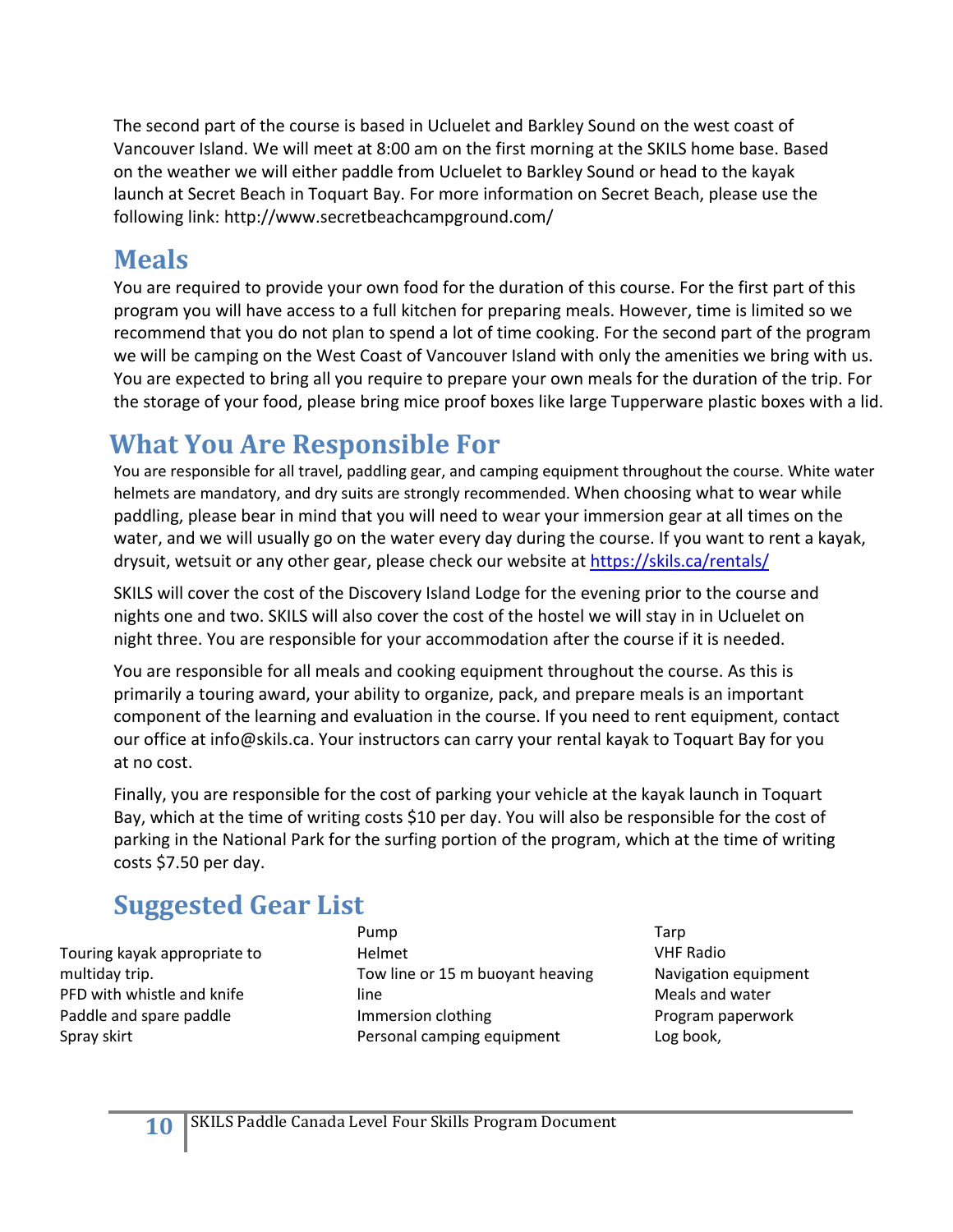# **Course Outline**

Shown below is a generic outline for Level 4 Skills; please be ready for change and uncertainty in how your program will unfold. Given the skills and experience of Level 4 candidates, the requirements of the course, and the elements we will be playing in, your instructors will strive to take advantage of any and all learning opportunities as they arise. We will alter the course to provide candidates with as rich, unique, and rewarding an experience as possible. The course begins the evening prior to Day 1 at the Discovery Island Lodge.

|                                                                    | <b>Morning</b>                                                                                                                                                      | <b>Afternoon</b>                                                                                                                                    | <b>Evening</b>                                           |
|--------------------------------------------------------------------|---------------------------------------------------------------------------------------------------------------------------------------------------------------------|-----------------------------------------------------------------------------------------------------------------------------------------------------|----------------------------------------------------------|
| <b>Day Zero</b>                                                    |                                                                                                                                                                     |                                                                                                                                                     | Social evening at<br>Discovery Island<br>Lodge,          |
| <b>Day One</b><br><b>Discovery</b><br>Lodge                        | Meet and Greet<br>Paperwork<br><b>Course Orientation</b><br>Paddling in current theory                                                                              | Paddling in Currents<br><b>Rescues in Currents</b><br>Surfing a standing wave                                                                       | Paddling in Current,<br>review of the day                |
| <b>Day Two</b><br><b>Discovery</b><br>Lodge                        | Paddling in Currents                                                                                                                                                | Paddling in Currents<br><b>Rescues in Currents</b><br>Surfing a standing wave                                                                       | Paddling in Current,<br>review of the day<br>Surf Theory |
| <b>Day Three</b><br><b>Discovery</b><br>Lodge &<br><b>Ucluelet</b> | <b>Travel to Ucluelet</b>                                                                                                                                           | Surf Theory<br>Communication in and around<br>hazards<br>Swimming in the surf<br>Launching and Landing<br>Safety and Rescue<br><b>Surf Practice</b> | Staying in a Hostel<br>in Ucluelet                       |
| <b>Day Four</b><br><b>Barkley Sound</b>                            | Weather recording and<br>decision making based on the<br>weather<br>Traveling and scenarios                                                                         | <b>Touring and Navigation</b><br>On Water Skills Review                                                                                             | Weather                                                  |
| <b>Day Five</b><br><b>Barkley Sound</b>                            | Paddling in and around rocks<br>Reading water (and rocks)<br>Communication<br>Safety and Rescue<br>Weather recording and<br>decision making based on the<br>weather | Touring<br>Rescues<br>Travelling in and around rocks                                                                                                | Night navigation<br>Navigation<br>strategies             |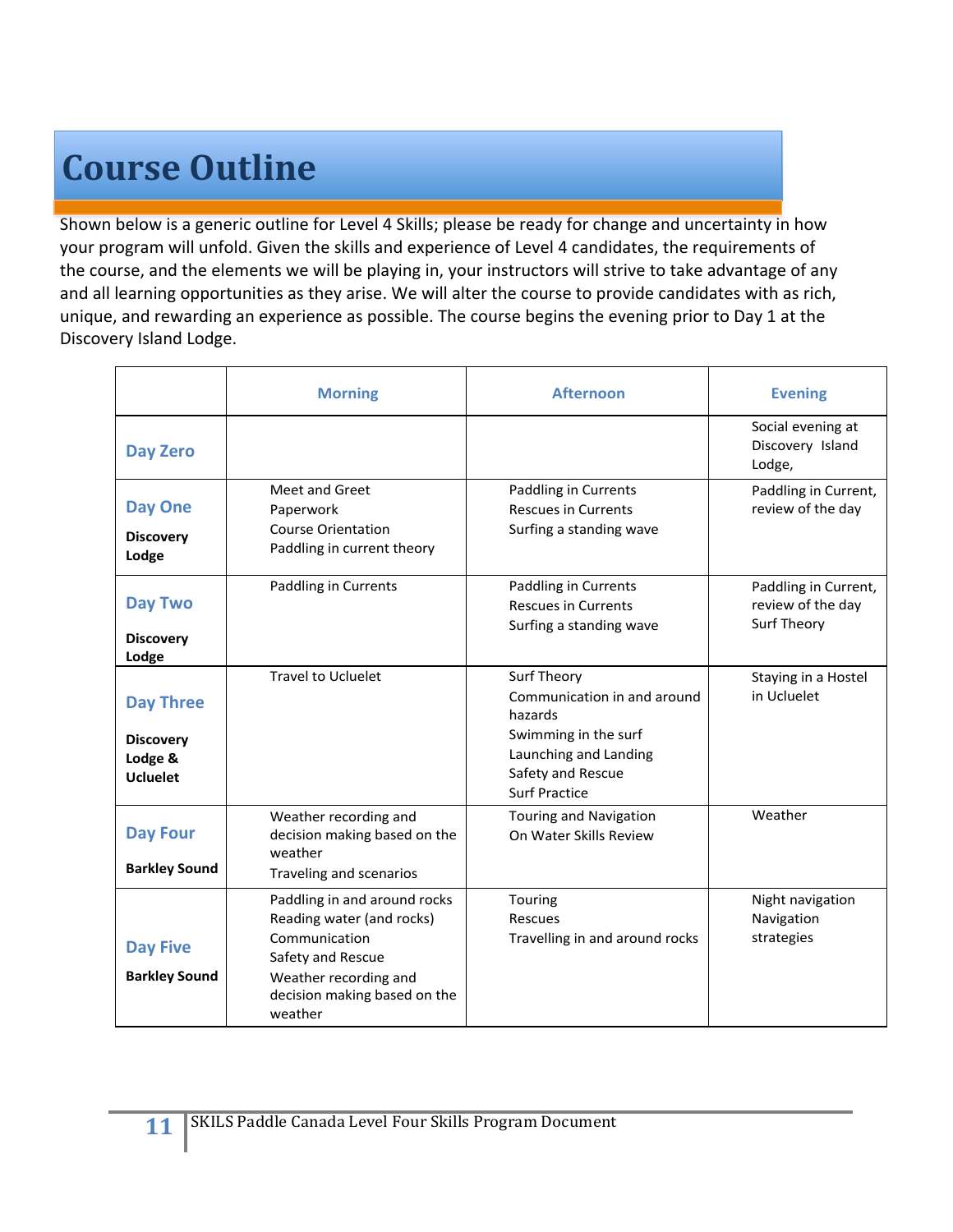| <b>Day Six</b><br><b>Barkley Sound</b> | Touring in the BGI<br><b>Scenarios</b><br>Weather recording and<br>decision making based on the | Touring in the BGI<br>Complex rescues<br>Extractions<br><b>Scenarios</b> | Lap bags and cool<br>gadgets |
|----------------------------------------|-------------------------------------------------------------------------------------------------|--------------------------------------------------------------------------|------------------------------|
| <b>Day Seven</b>                       | weather                                                                                         | Touring in the BGI                                                       |                              |
| <b>Barkley Sound</b>                   | Touring in the BGI                                                                              | <b>Return to Ucluelet</b>                                                |                              |

# **Course Materials & Background Reading**

In our experience, a little preparation goes a long way in this course. Please take the time to order your course materials early and spend some time reviewing the material you covered in Level 3, including tide and current calculations, basic piloting and compass navigation, weather interpretation, boat handling, and rescues.

Each student will need a copy of the following resources with them on the course:



- ❑ Chart 3539 Discovery Passage
- $\Box$  Chart 3671 Barkley Sound

Thirty (30) days prior to the course, we will give you access to our online classroom. You are required to do the reading and quizzes in the online classroom prior to the start of the course. This will help you to learn faster, reduce your stress, and get the best out of the in person section of the course. The "Above and Beyond" sections of the online classroom are not mandatory but if you are super keen, curious, or have time, you can learn much more in these sections. The online classroom is based on content from our books and training manuals. When we meet you on the first morning of the course, we will give you the hard copies so you can easily review the information when needed. If you don't have access to the internet prior to the course, we can ship you the hard copies of the training manuals. The cost is Ca \$25 if you are within Canada and will vary to other countries. Most of the reading in our online classroom is from our training manuals. Also, some people prefer to read hard copies instead of reading a computer screen.

Let us know by emailing us at info@skils.ca if you want to start to work in the online classroom more than 30 days prior to your course so you can learn at your own pace without a time constraint. If this is your first time, plan to spend 30 hours of online work in the classroom. If you already used the SKILS online classroom for any Guide Training Course or a Paddle Canada Level 2 skills, plan to spend only 15 hours in the online classroom. You may have to spend more time in the online classroom if you have done a prior Paddle Canada Level 3 skills with a provider with low standards. In case you have limited time or have to deal with an unforeseen life situation we would like to suggest you triage your work load in the online classroom as such